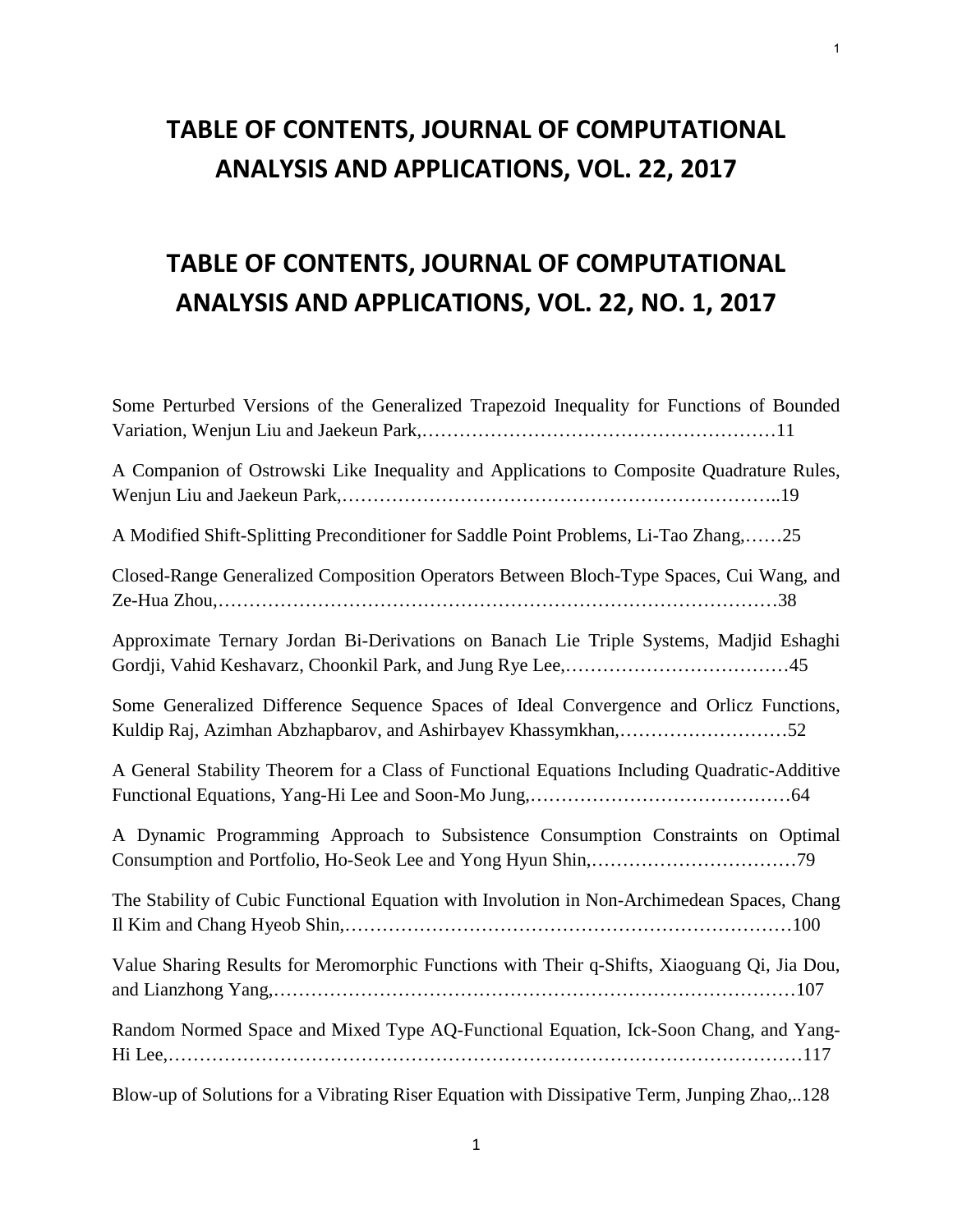Existence, Uniqueness and Asymptotic Behavior of Solutions for a Fourth-Order Degenerate Pseudo-Parabolic Equation with p(x)-Growth Conditions, Junping Zhao,……………………138

Generalizations on Some Meromorphic Function Spaces in the Unit Disc, A. El-Sayed Ahmed and M. Al Bogami,…………………………………………………………………………….148 Maximum Norm Superconvergence of the Trilinear Block Finite Element, Jinghong Liu, and Yinsuo Jia,………………………………………………………………………………………161 Hyers-Ulam Stability of an Additive Functional Inequality, Ming Fang and Donghe Pei,……170

Characterization of a Class of Differential Equations, Mohammad Fuad Mohammad Naser, Omar M. Bdair, and Fayçal Ikhouane,………………………………………………………....179

## **TABLE OF CONTENTS, JOURNAL OF COMPUTATIONAL ANALYSIS AND APPLICATIONS, VOL. 22, NO. 2, 2017**

| Fuzzy Analytical Hierarchy Process Based On Canonical Representation on Fuzzy Numbers,                                                                                            |
|-----------------------------------------------------------------------------------------------------------------------------------------------------------------------------------|
| A Quadrature Rule for the Finite Hilbert Transform via Simpson Type Inequalities and                                                                                              |
| A Quadrature Formula in Approximating the Finite Hilbert Transform via Perturbed Trapezoid                                                                                        |
| Pointwise Superconvergence of the Displacement of the Six-Dimensional Finite Element,                                                                                             |
| Estimates for Discrete Derivative Green's Function for Elliptic Equations in Dimensions Seven                                                                                     |
| Existence of Solutions to a Coupled System of Higher-order Nonlinear Fractional Differential<br>Equations with Anti-periodic Boundary Conditions, Huina Zhang, and Wenjie Gao,262 |
| Iteration Process for Pointwise Lipschitzian Type Mappings in Hyperbolic 2-uniformly Convex<br>Metric Spaces, D. R. Sahu, Samir Dashputre, and Shin Min Kang,271                  |
| Regularity of the American Option Value Function in Jump-Diffusion Model, Sultan Hussain,                                                                                         |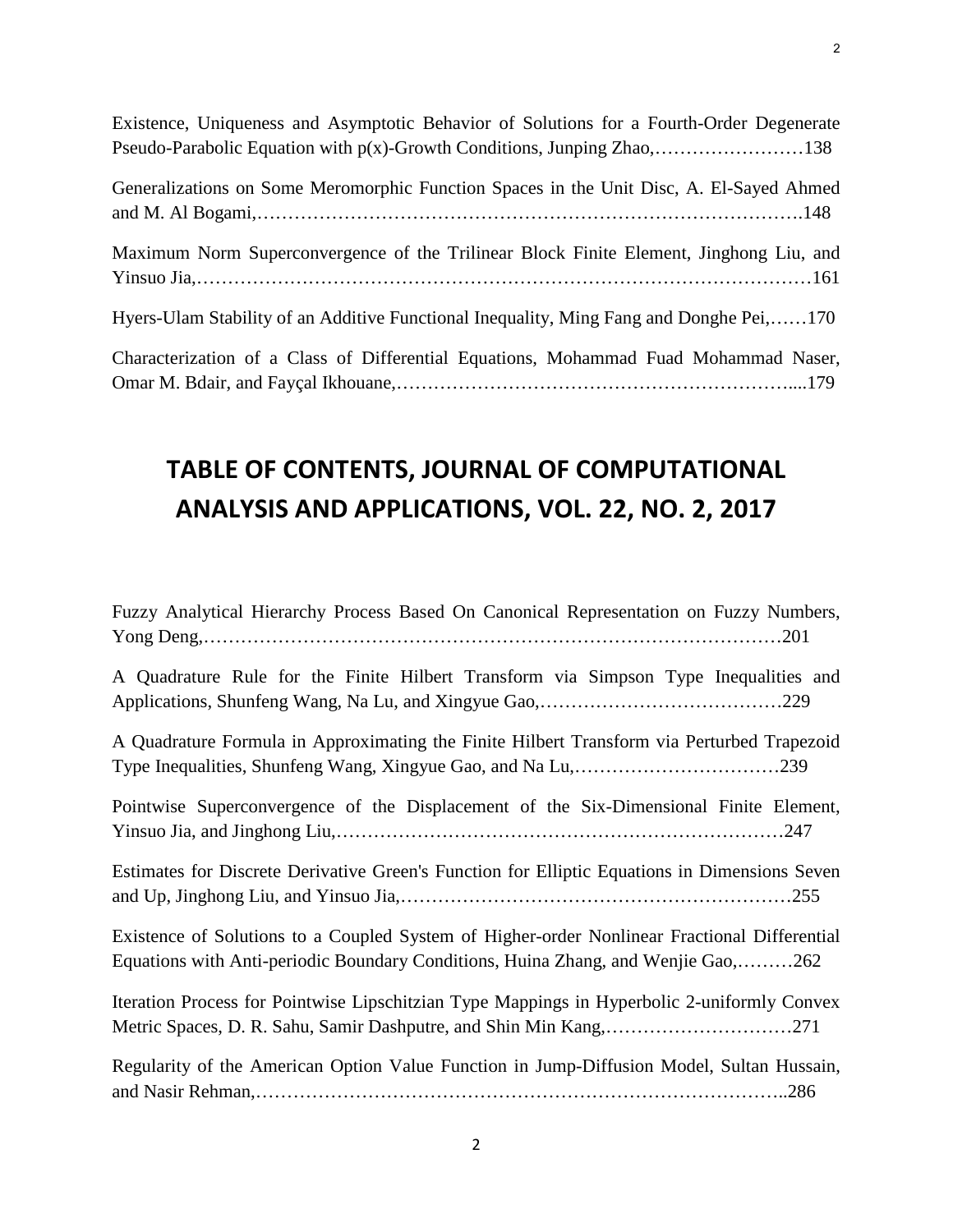| On a Summation Boundary Value Problem for a Second-Order Difference Equations with<br>Resonance, Saowaluk Chasreechai and Thanin Sitthiwirattham,298 |
|------------------------------------------------------------------------------------------------------------------------------------------------------|
| Fuzzy Quadratic Mean Operators and Their Use In Group Decision Making, Jin Han Park, Seung                                                           |
| Sensitivity Analysis for General Nonlinear Nonconvex Set-Valued Variational Inequalities in                                                          |
| Common Fixed Point Theorems for Non-compatible Self-mappings in b-Fuzzy Metric Spaces,                                                               |
| On Hesitant Fuzzy Filters in BE-Algebras, Young Bae Jun, and Sun Shin Ahn,<br>.346                                                                   |
| A Fixed Point Approach to the Stability of Nonic Functional Equation In Non-Archimedean                                                              |
| Global Attractivity and Periodicity Behavior of a Recursive Sequence, E. M. Elsayed, and                                                             |

#### **TABLE OF CONTENTS, JOURNAL OF COMPUTATIONAL ANALYSIS AND APPLICATIONS, VOL. 22, NO. 3, 2017**

Periodic Orbits of Singular Radially Symmetric Systems, Shengjun Li, Wulan Li, and Yiping Fu,…............................................................................................................................................393

Approximate Ternary Jordan Ring Homomorphisms in Ternary Banach Algebras, M. Eshaghi Gordji, Vahid Keshavarz, Jung Rye Lee, Dong Yun Shin, and Choonkil Park,……………….402

Approximate Controllability of Fractional Impulsive Stochastic Functional Differential Inclusions with Infinite Delay and Fractional Sectorial Operators, Zuomao Yan, and Xiumei Jia,………………………………………………………………………………………………409

Hyers-Ulam Stability of General Additive Mappings in C\*-Algebra, Gang Lu, Guoxian Cai, Yuanfeng Jin, and Choonkil Park,………………………………………………………..…….432

A Higher Order Multi-step Iterative Method for Computing the Numerical Solution of Systems of Nonlinear Equations Associated with Nonlinear PDEs and ODEs, Malik Zaka Ullah, S. Serra-Capizzano, Fayyaz Ahmad, Arshad Mahmood, and Eman S. Al-Aidarous,………………….445

3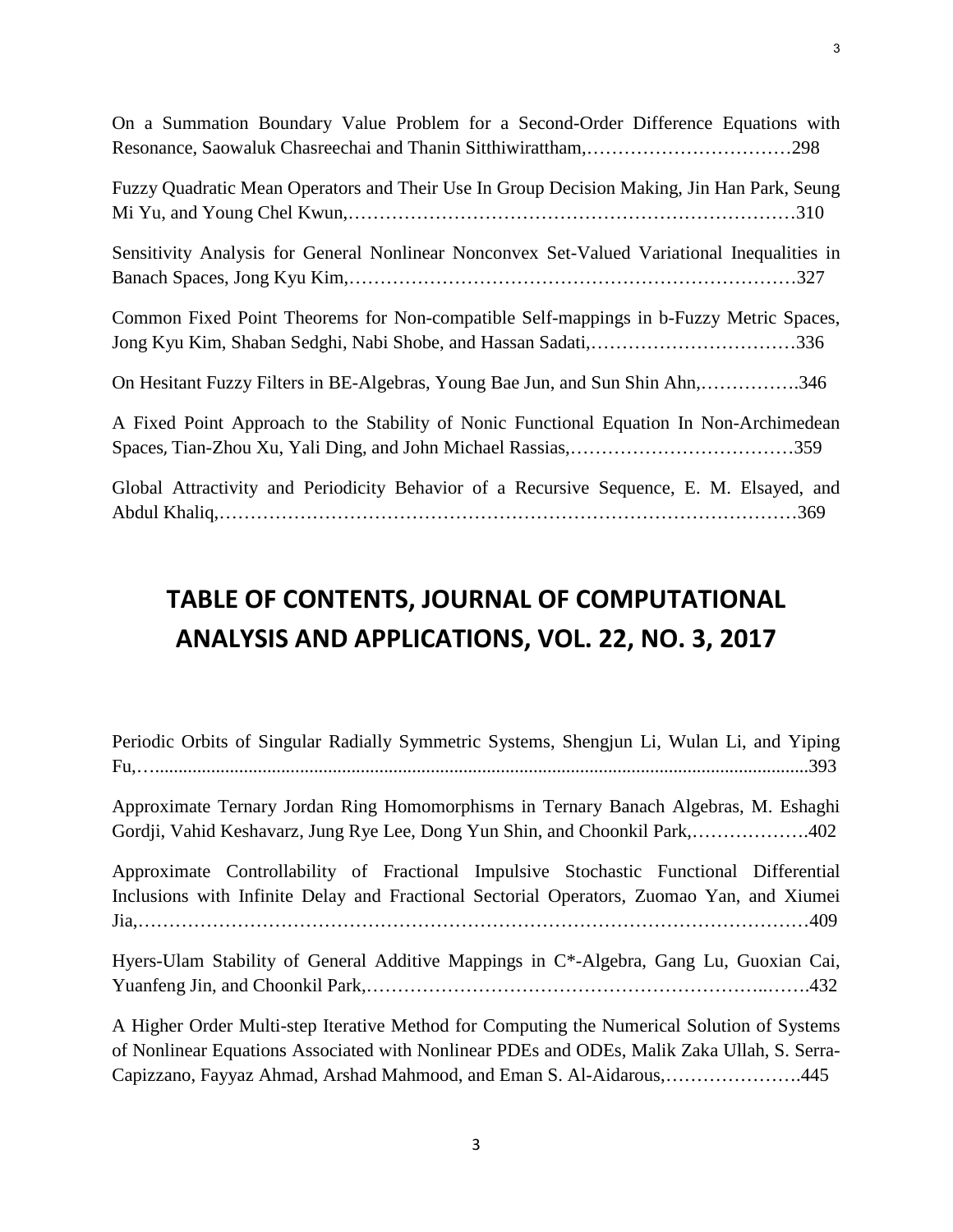Quadratic  $\rho$ -Functional Inequalities in Fuzzy Normed Spaces, Ji-Hye Kim, Choonkil Park,..462

4

The Quadrature Rules of the Fuzzy Henstock-Stieltjes Integral on a Infinite Interval, Ling Wang,…………………………………………………………………………………………474

Cubic and Quartic  $\rho$ -Functional Inequalities in Fuzzy Normed Spaces, Jooho Zhiang, Jeonghun Chu, George A. Anastassiou, and Choonkil Park,……………………………………………484

A Right Parallelism Relation for Mappings to Posets, Hee Sik Kim, J. Neggers, and Keum Sook So,…………………………………………………………………………………………….496

Existence Results for Nonlinear Generalized Three-Point Boundary Value Problems for Fractional Differential Equations and Inclusions, Mohamed Abdalla Darwish, and Sotiris K. Ntouyas,………………………………………………………………………………………507

Quadratic  $\rho$ -Functional Inequalities in Fuzzy Banach Spaces, Choonkil Park, and Sun Young Jang,…………………………………………………………………………………………..527

Remarks On Common Fixed Point Results For Cyclic Contractions In Ordered b-Metric Spaces, Huaping Huang, Stojan Radenovic, and Tatjana Aleksic Lampert,…………………………..538

A Fixed Point Method to the Stability of a Jensen Functional Equation in Intuitionistic Fuzzy 2- Banach Spaces, Choonkil Park, Ehsan Movahednia, George A. Anastassiou, Sungsik Yun,…546

Characterization of Modular Spaces, Manuel De la Sen, Donal O'Regan, and Reza Saadati,…558

Ulam-Hyers Stability of 3-Jordan Homomorphisms in C\*-Ternary Algebras, Madjid Eshaghi Gordji, Vahid Keshavarz, Choonkil Park, and Sun Young Jang,………………………………573

#### **TABLE OF CONTENTS, JOURNAL OF COMPUTATIONAL ANALYSIS AND APPLICATIONS, VOL. 22, NO. 4, 2017**

Some New Results on Products of the Apostol-Genocchi Polynomials, Yuan He,…………591

Functional Inequalities in Fuzzy Normed Spaces, Choonkil Park, George A. Anastassiou, Reza Saadati, and Sungsik Yun,…………………………………………………………………..601

A Generalization of Simpson Type Inequality via Differentiable Functions Using Extended (, )-preinvex functions, Yujiao Li, and Tingsong Du,………………………………….613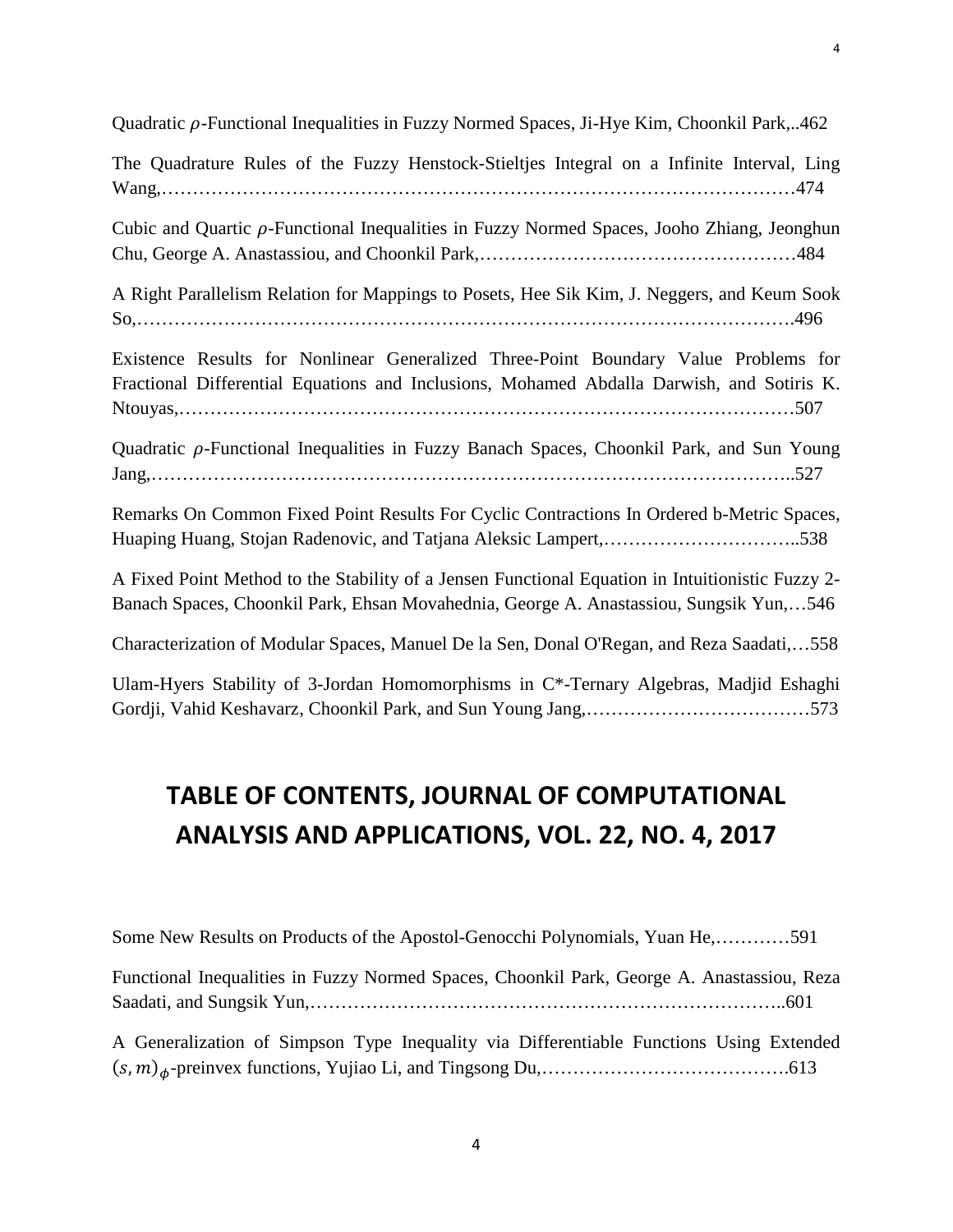5

| S-Fuzzy Subalgebras and Their S-Products in BE-Algebras, Sun Shin Ahn, Keum Sook So, 639                                                                                            |
|-------------------------------------------------------------------------------------------------------------------------------------------------------------------------------------|
| Fixed Point Results for Generalized g-Quasi-Contractions of Perov-type in Cone Metric Spaces<br>Over Banach Algebras Without the Assumption of Normality, Shaoyuan Xu, Branislav Z. |
| On Some Inequalities of the Bateman's G-Function, Mansour Mahmoud, Hanan Almuashi, 672                                                                                              |
| 3-Variable Additive $\rho$ -Functional Inequalities in Fuzzy Normed Spaces, Joonhyuk Jung,                                                                                          |
|                                                                                                                                                                                     |
| Cross-Entropy for Generalized Hesitant Fuzzy Sets and Their Use in Multi-Criteria Decision<br>709 □                                                                                 |
| On Harmonic Quasiconformal Mappings with Finite Area, Hong-Ping Li, and Jian-Feng Zhu, 726                                                                                          |
| Weak Estimates of the Multidimensional Finite Element and Their Applications, Yinsuo Jia, and                                                                                       |
| New Integral Inequalities of Hermite-Hadamard Type for Operator m-Convex and                                                                                                        |
| Non-periodic Multivariate Stochastic Fourier Sine Approximation and Uncertainty Analysis,                                                                                           |

Isometric Equivalence of Linear Operators on Some Spaces of Analytic Functions, Li-Gang

Zhihua Zhang, and Palle E. T. Jorgensen,……………………………………………………..754

## **TABLE OF CONTENTS, JOURNAL OF COMPUTATIONAL ANALYSIS AND APPLICATIONS, VOL. 22, NO. 5, 2017**

Higher-Order Degenerate Bernoulli Polynomials, Dae San Kim, and Taekyun Kim,………789 Korobov Polynomials of the Seventh Kind and of the Eighth Kind, Dae San Kim, Taekyun Kim, Toufik Mansour, and Jong-Jin Seo,………………………………………………………….812 Some Identities on the Higher-Order Twisted q-Euler Numbers and Polynomials, C. S. Ryoo,825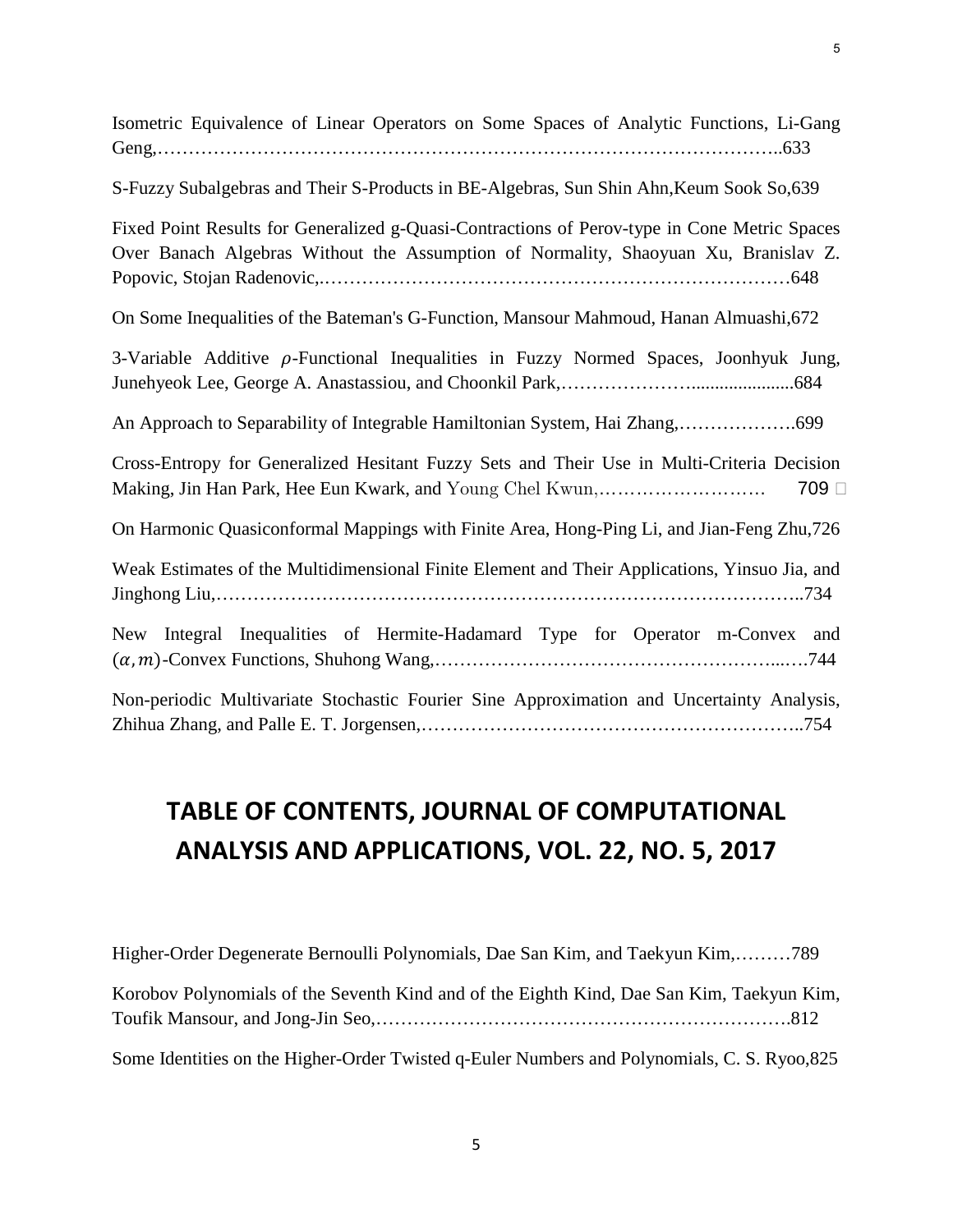| Umbral Calculus Associated With New Degenerate Bernoulli Polynomials, Dae San Kim,           |
|----------------------------------------------------------------------------------------------|
| Regularization Smoothing Approximation of Fuzzy Parametric Variational Inequality            |
| The Split Common Fixed Point Problem for Demicontractive Mappings in Banach Spaces, Li       |
| Iterated Binomial Transform of the k-Lucas Sequence, Nazmiye Yilmaz and Necati Taskara, 864  |
| Nielsen Fixed Point Theory for Digital Images, Ozgur Ege, and Ismet Karaca,874               |
| A Fixed Point Theorem and Stability of Additive-Cubic Functional Equations in Modular        |
| Results on Value-Shared of Admissible Function and Non-Admissible Function in the Unit Disc, |
| Compositions Involving Schur Harmonically Convex Functions, Huan-Nan Shi, and Jing           |
| A Note on Degenerate Generalized q-Genocchi Polynomials, Jongkyum Kwon, Jin-Woo Park,        |
| Cubic Soft Ideals in BCK/BCI-Algebras, Young Bae Jun, G. Muhiuddin, Mehmet Ali Ozturk,       |
| Hyers-Ulam Stability of the Delayed Homogeneous Matrix Difference Equation with              |
| Mathematical Analysis of $(n + 3)$ -Dimensional Virus Dynamics Model, A. M. Elaiw, and N. H. |
| On the Dynamics of a Certain Four-Order Fractional Difference Equations, Chang-you Wang,     |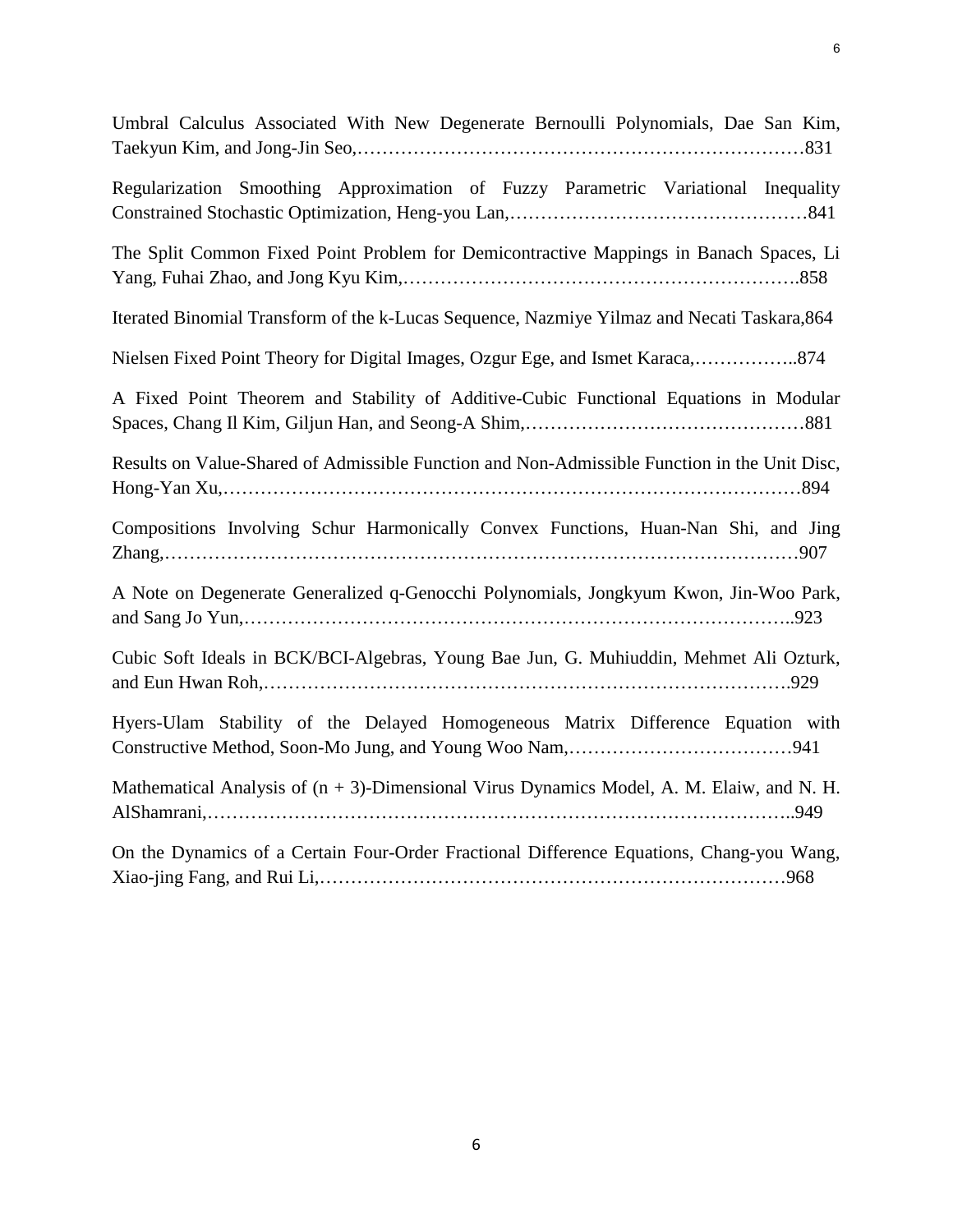# **TABLE OF CONTENTS, JOURNAL OF COMPUTATIONAL ANALYSIS AND APPLICATIONS, VOL. 22, NO. 6, 2017**

| A New Result on the Almost Increasing Sequences, H. S. Ozarslan and A. Karakas,989                                                                                                      |
|-----------------------------------------------------------------------------------------------------------------------------------------------------------------------------------------|
| Certain Chebyshev Type Inequalities Involving the Generalized Fractional Integral Operator,                                                                                             |
| Estimates for the Green's Function of 3D Elliptic Equations, Jinghong Liu and Yinsuo Jia,1015                                                                                           |
| The Structure of the Zeros Fixed Point for Genocchi Polynomials, J. Y. Kang, C. S. Ryoo, 1023                                                                                           |
| Additive $\rho$ -Functional Equations, Choonkil Park and Sun Young Jang,1035                                                                                                            |
| Hyperstability of a Generalized Cauchy Functional Equation, Abbas Najati, Daryoush Molaee,                                                                                              |
| Stability Analysis and Optimal Control of a Cholera Model with Time Delay, Shu Liao and Fang                                                                                            |
| Effect of Antibodies and Latently Infected Cells on HIV Dynamics with Differential Drug<br>Efficacy in Cocirculating Target Cells, A. M. Shehata, A. M. Elaiw, and E. Kh. Elnahary,1074 |
| A New Implicit Midpoint Iterative Scheme Involving Asymptotically Nonexpansive Mappings<br>in Abstract Spaces, Shin Min Kang, Arif Rafiq, Faisal Ali, and Young Chel                    |
| Hesitant Fuzzy Filters in Lattice Implication Algebras, G. Muhiuddin, Eun Hwan Roh, Sun Shin                                                                                            |
| 3D Green's Function and Its Finite Element Error Estimates, Jinghong Liu and Yinsuo Jia,1114                                                                                            |
| Hermite-Hadamard Type Inequalities for s-Convex Functions via Riemann-Liouville Fractional                                                                                              |
| Monotone Hybrid Projection Algorithm for Solving Fixed Point and Equilibrium Problems in a                                                                                              |
| Inner-Outer Factorization on Besov-Type Spaces, Ruishen Qian and Songxiao Li,1150                                                                                                       |
| Generalized Rational Contractions Endowed With a Graph and an Application to a System of<br>Integral Equations, Huseyin Isik, Nawab Hussain, and Marwan A. Kutbi,1158                   |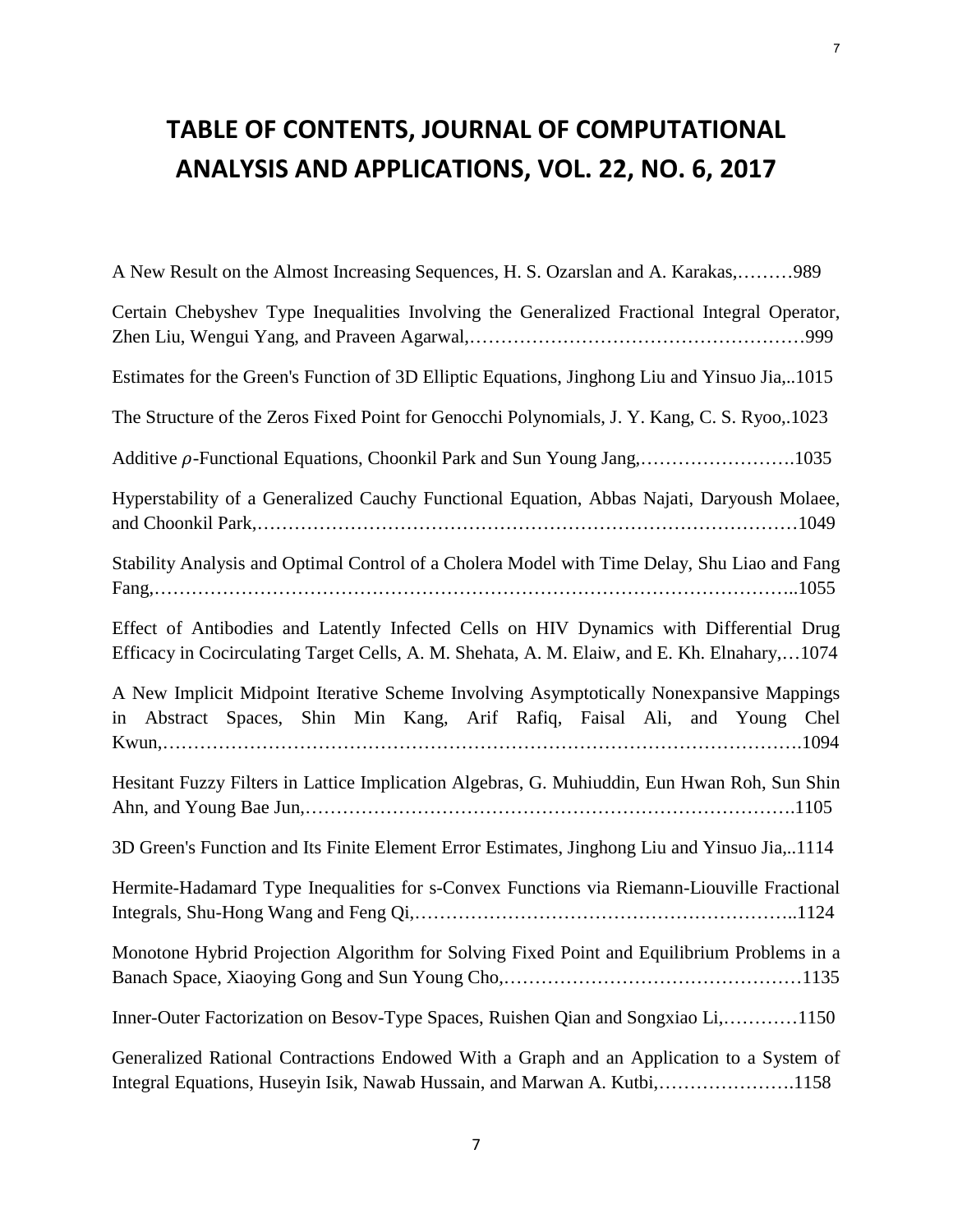# **TABLE OF CONTENTS, JOURNAL OF COMPUTATIONAL ANALYSIS AND APPLICATIONS, VOL. 22, NO. 7, 2017**

| On Quadratic $\rho$ -Functional Inequalities in Fuzzy Normed Spaces, Choonkil Park, Sun Young                                                                                      |
|------------------------------------------------------------------------------------------------------------------------------------------------------------------------------------|
| On a Double Integral Equation Including a Set of Two Variables Polynomials Suggested by                                                                                            |
| Generalized Inequalities of the type of Hermite-Hadamard-Fejer with Quasi-Convex Functions<br>by way of k-Fractional Derivatives, A. Ali, G. Gulshan, R. Hussain, A. Latif, and M. |
| Nonlinear Differential Polynomials of Meromorphic Functions with Regard to Multiplicity                                                                                            |
| Impulsive Hybrid Fractional Quantum Difference Equations, Bashir Ahmad, Sotiris K. Ntouyas,                                                                                        |
| A Fixed Point Alternative to the Stability of a Quadratic $\alpha$ -Functional Equation in Fuzzy Banach                                                                            |
| Four-Point Impulsive Multi-Orders Fractional Boundary Value Problems, N. I. Mahmudov and                                                                                           |
| Convergence of Modification of the Kantorovich-Type q-Bernstein-Schurer Operators, Qing-Bo                                                                                         |
| Barnes-Type Degenerate Bernoulli and Euler Mixed-Type Polynomials, Taekyun Kim, Dae San                                                                                            |
| Ground State Solutions for Second Order Nonlinear p-Laplacian Difference Equations with                                                                                            |
| On a Solutions of Fourth Order Rational Systems of Difference Equations, E. M. Elsayed,                                                                                            |
| On the Dynamics of Higher Order Difference Equations $x_{n+1} = \alpha x_n + \frac{\alpha x_n x_{n-1}}{\beta x_n + \gamma x_{n-k}}$ , M. M. El-                                    |
| Applications of Soft Sets in BF-Algebras, Jeong Soon Han and Sun Shin Ahn,1323                                                                                                     |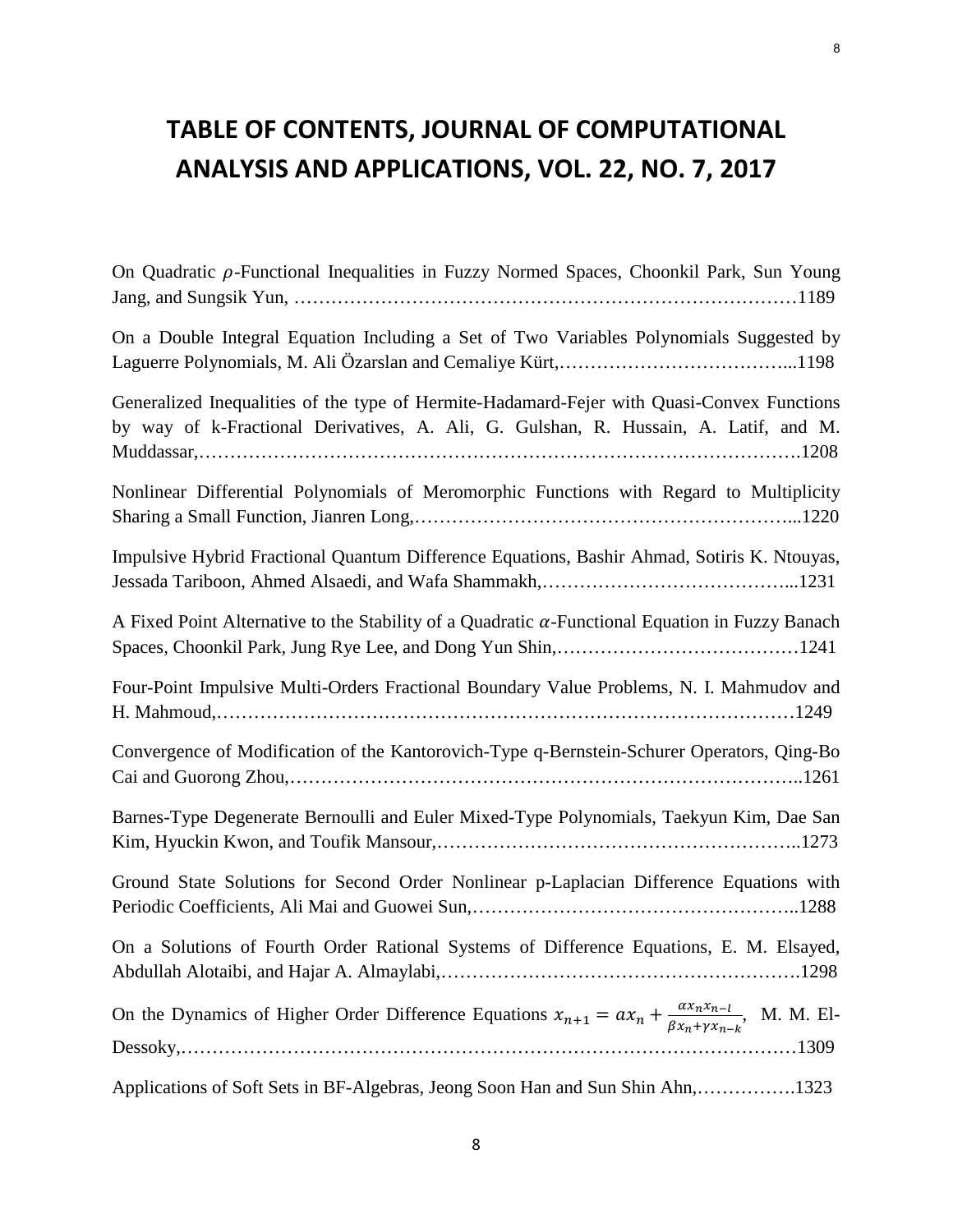| Symmetric Solutions for Hybrid Fractional Differential Equations, Jessada Tariboon, Sotiris K.       |
|------------------------------------------------------------------------------------------------------|
|                                                                                                      |
| On the k-th Degeneration of the Genocchi Polynomials, Lee-Chae Jang, C.S. Ryoo, Jeong Gon            |
| Regularization Solutions of Ill-Posed Helmholtz-Type Equations with Fuzzy Mixed Boundary             |
| Behavior of the Difference Equations $x_{n+1} = x_n x_{n-1} - 1$ , Keying Liu, Peng Li, Fei Han, and |
|                                                                                                      |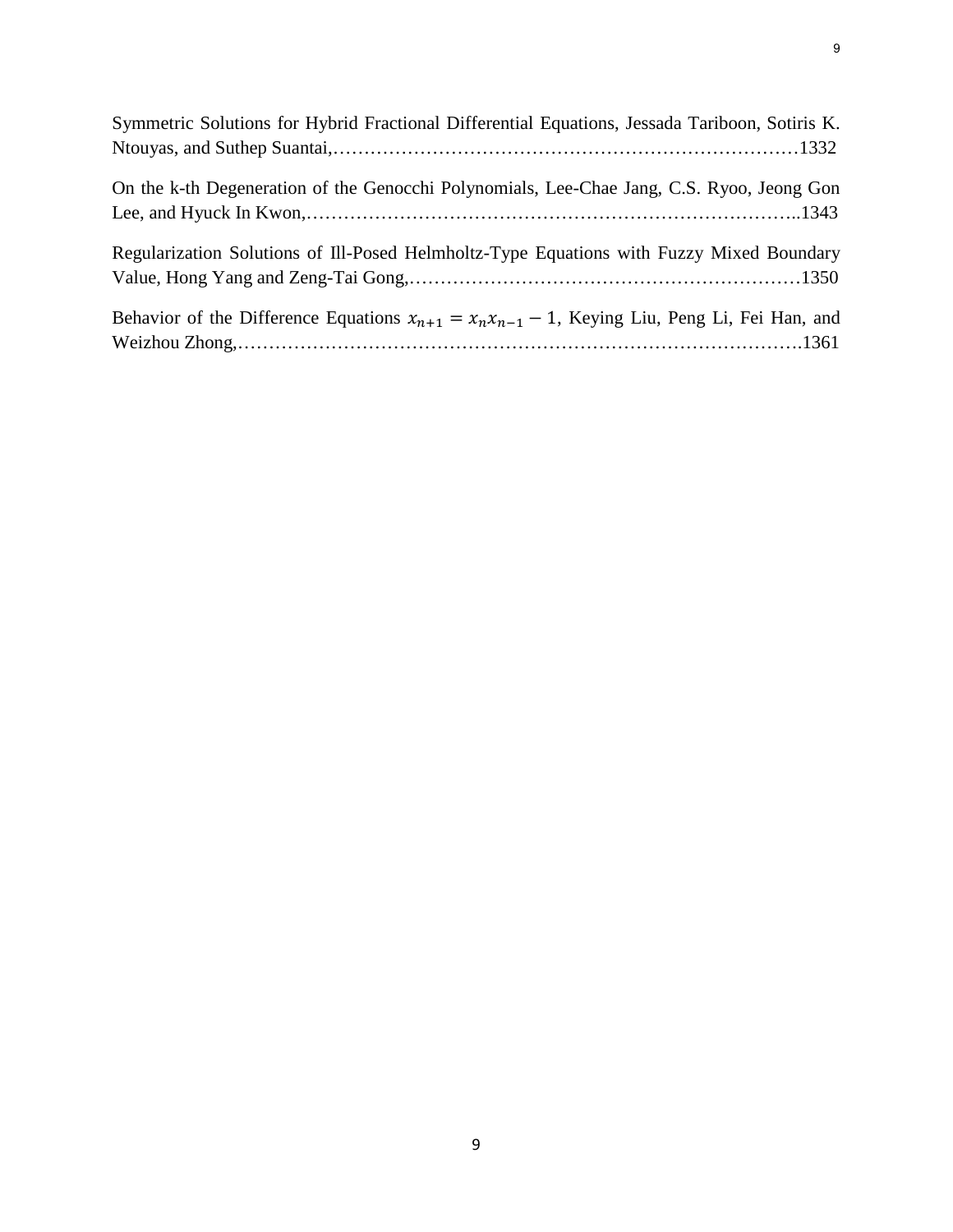### **TABLE OF CONTENTS, JOURNAL OF COMPUTATIONAL ANALYSIS AND APPLICATIONS, VOL. 23, 2017, no's 1-3**

## **TABLE OF CONTENTS, JOURNAL OF COMPUTATIONAL ANALYSIS AND APPLICATIONS, VOL. 23, NO. 1, 2017**

Golub-Kahan-Lanczos Based Preconditioner for Least Squares Problems on Overdetermined and Underdetermined Cases, Liang Zhao, Ting-Zhu Huang, Liu Zhu, and Liang-Jian Deng,……11

Classical Model of Prandtl's Boundary Layer Theory for Radial Viscous Flow: Application of (G'/G)-Expansion Method, Taha Aziz, T. Motsepa, A. Aziz, A. Fatima, and C.M. Khalique,31

On Properties of Meromorphic Solutions for a Certain q-Difference Painlevé Equation, Xiu-Min Zheng, Hong-Yan Xu, and Hua Wang,……………………………………………………….42

New Approximation of Fixed Points of Asymptotically Demicontractive Mappings in Arbitrary Banach Spaces, Shin Min Kang, Arif Rafiq, Faisal Ali, and Young Chel Kwun,…………….52

Viscosity Approximation of Solutions of Fixed Point and Variational Inclusion Problems, B. A. Bin Dehaish, H. O. Bakodah, A. Latif, and X. Qin,……………………………………………61

On The Stability of Additive  $\rho$ -Functional Inequalities in Fuzzy Normed Spaces, Choonkil Park,…………………………………………………………………………………………….70

On the Difference equation  $x_{n+1} = Ax_n + \frac{B \sum_{i=0}^{k} x_{n-i}}{C + D \prod_{i=0}^{k} x_n}$  $c+D\prod_{i=0}^{k}x_{n-i}$ , M.M. El-Dessoky, E.O. Alzahrani,…78

A Kind of Generalized Fuzzy Integro-Differential Equations of Mixed Type and Strong Fuzzy Henstock Integrals, Qiang Ma, Ya-bin Shao, and Zi-zhong Chen,……………………………..92

On the Generalized Stieltjes Transform of Fox's Kernel Function and its Properties in the Space of Generalized Functions, Shrideh Khalaf Qasem Al-Omari,…………………………………108

Decision Making Based On Interval-Valued Intuitionistic Fuzzy Soft Sets and Its Algorithm, Hongxiang Tang,……………………………………………………………………………….119

Product-Type Operators from Weighted Zygmund Spaces to Bloch-Orlicz Spaces, Yong Yang and Zhi-Jie Jiang,………………………………………………………………………………132

1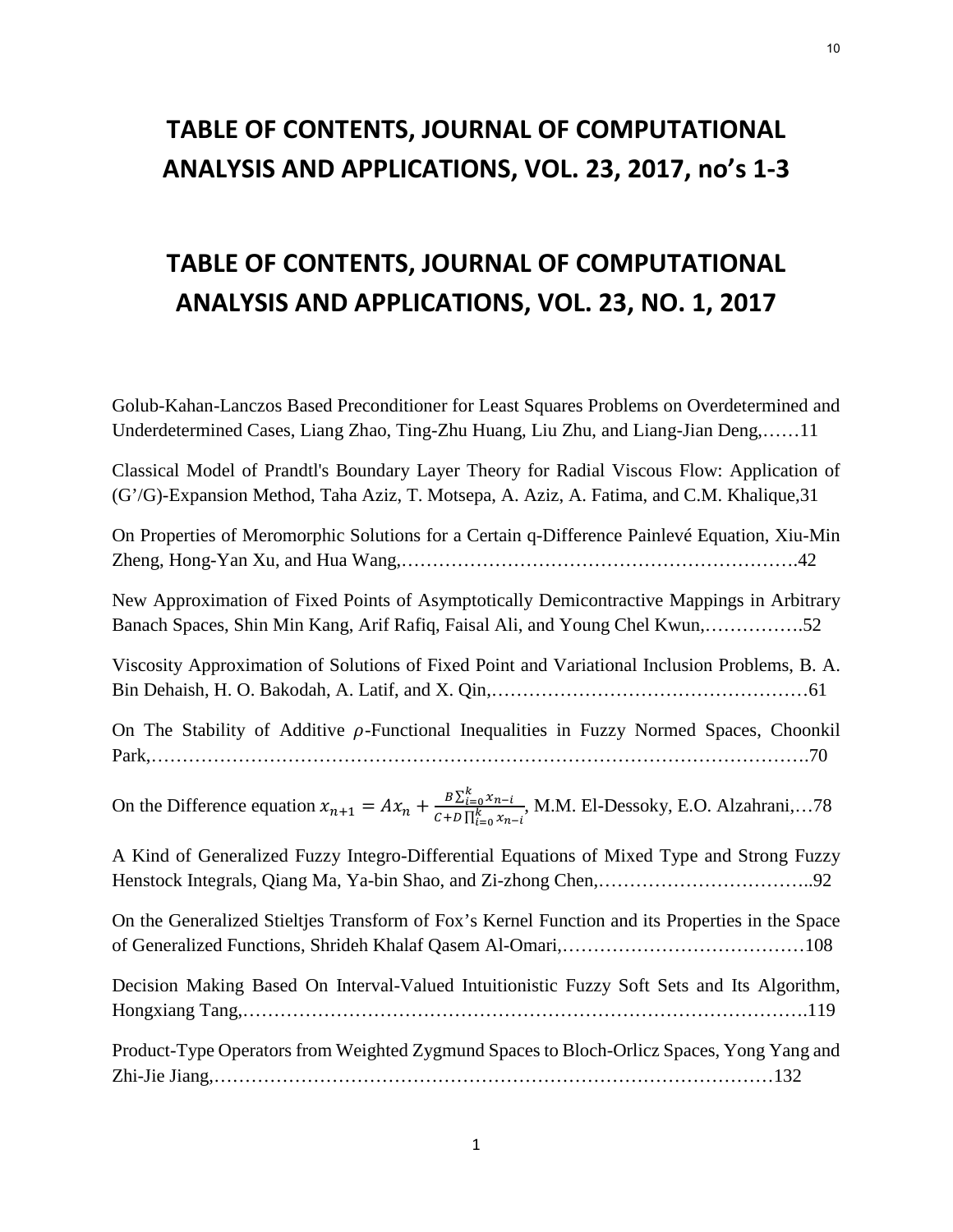| Union Soft p-Ideals and Union Soft Sub-Implicative Ideals in BCI-Algebras, Sun Shin Ahn, Jung |  |
|-----------------------------------------------------------------------------------------------|--|
|                                                                                               |  |
| Interval-Valued Fuzzy Rough Approximation Operators, Weidong Tang, Jinzhao Wu, and Meiling    |  |
|                                                                                               |  |

Some Weighted Hermite-Hadamard Type Inequalities For Geometrically-Arithmetically Convex Functions On The Co-Ordinates, Wajeeha Irshad, M.A.Latif, and M. Iqbal Bhatti,………….181

## **TABLE OF CONTENTS, JOURNAL OF COMPUTATIONAL ANALYSIS AND APPLICATIONS, VOL. 23, NO. 2, 2017**

| Effect of RTI Drug Efficacy on the HIV Dynamics with Two Cocirculating Target Cells, A. M.                                                                                               |
|------------------------------------------------------------------------------------------------------------------------------------------------------------------------------------------|
| Composition Operators on Dirichlet-Type Spaces, Liu Yang and Yecheng Shi,<br>.229                                                                                                        |
| On Left Multidimensional Riemann-Liouville Fractional Integral, George Anastassiou,239                                                                                                   |
| Weak Closure Operations on Ideals Of BCK-Algebras, Hashem Bordbar, Mohammad Mehdi                                                                                                        |
| Communication Between Relation Information Systems, Funing Lin and Shenggang Li,263                                                                                                      |
| Global Stability in a Discrete Lotka-Volterra Competition Model, Sangmok Choo and Young-Hee                                                                                              |
| Weighted Composition Operators from Bloch Spaces Into Zygmund Spaces, Shanli Ye,294                                                                                                      |
| Approximate Homomorphisms and Derivations on Non-Archimedean Lie JC*-Algebras, Javad                                                                                                     |
| On Distribution and Probability Density Functions of Order Statistics Arising From Independent<br>But Not Necessarily Identically Distributed Random Vectors, M. Güngör and Y. Bulut,314 |
| Stability of Homomorphisms and Derivations in Non-Archimedean Random C*-Algebras via                                                                                                     |
| On The Fuzzy Stability Problems of Generalized Sextic Mappings, Heejeong Koh and Dongseung                                                                                               |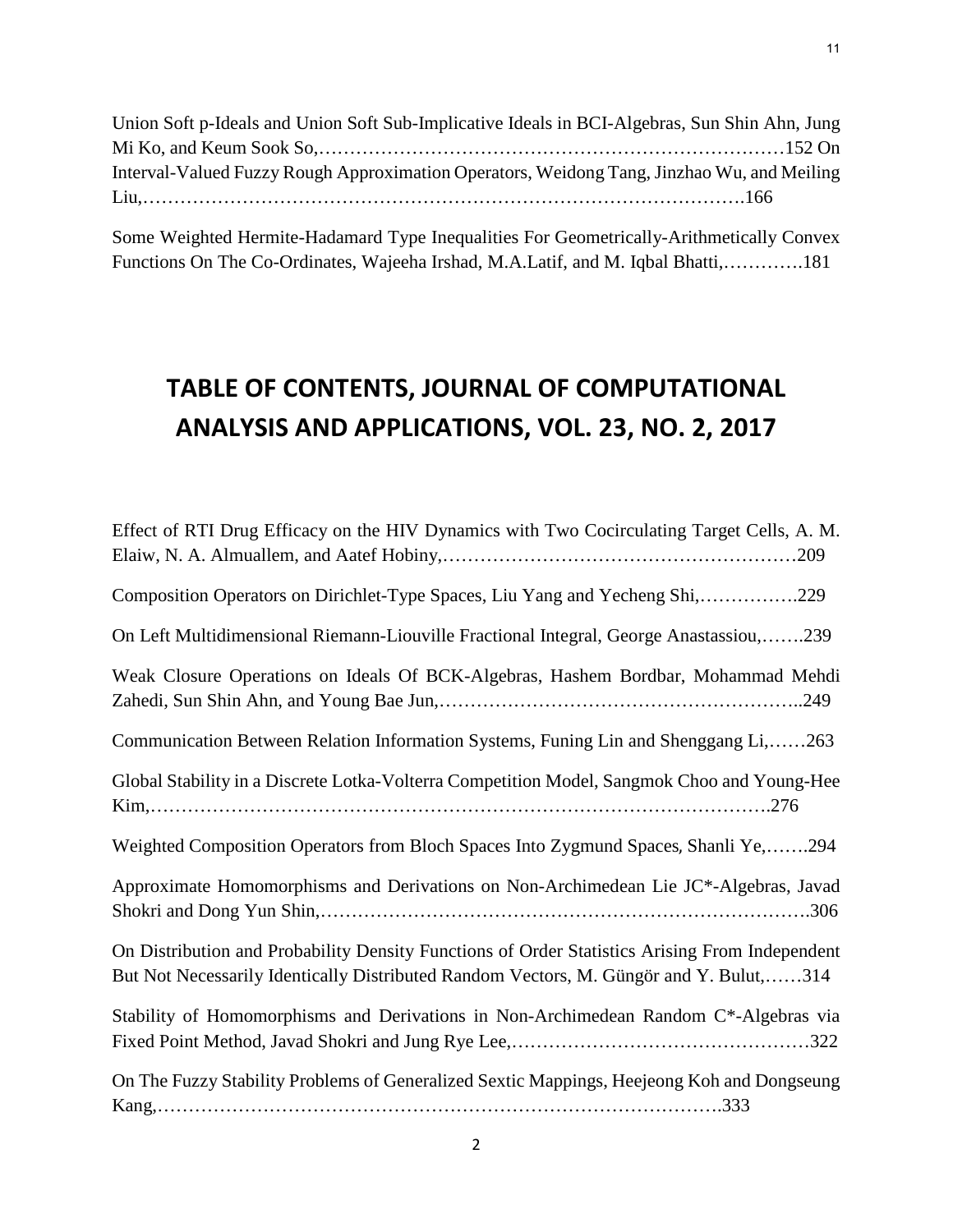|  | Existence and Uniqueness of Solutions to SFDEs Driven By G-Brownian Motion with Non-     |                   |  |
|--|------------------------------------------------------------------------------------------|-------------------|--|
|  |                                                                                          |                   |  |
|  | Approximation of a Kind of New Bernstein- Bézier Type Operators, Mei-Ying Ren, Xiao-Ming |                   |  |
|  |                                                                                          |                   |  |
|  | Approximation by Complex Stancu Type Summation-Integral Operators in Compact Disks, Mei- |                   |  |
|  | Ying Ren, Xiao-Ming                                                                      | Zeng, and Wen-Hui |  |
|  |                                                                                          |                   |  |
|  | On Right Multidimensional Riemann-Liouville Fractional Integral, George Anastassiou,377  |                   |  |

## **TABLE OF CONTENTS, JOURNAL OF COMPUTATIONAL ANALYSIS AND APPLICATIONS, VOL. 23, NO. 3, 2017**

| Dynamics of a Difference Equation with Maximum, Taixiang Sun and Guangwang Su,401                |
|--------------------------------------------------------------------------------------------------|
| General Properties of Concave Functions Defined by the Generalized Srivastava-Attiya Operator,   |
| On the zeros of Eigenfunctions of Discontinuous Sturm-Liouville Problems, K. Aydemir and O.      |
| Fuzzy Stability of an Additive-Quadratic Functional Equation in Matrix Fuzzy Normed Spaces,      |
| Closed Form Expressions of Some Systems of Nonlinear Partial Difference Equations, Tarek F.      |
| Two-Dimensional Chlodowsky Variant of q-Bernstein-Schurer-Stancu Operators, Mehmet Ali           |
| Global Stability in Stochastic Difference Equations for Predator-Prey Models, Sangmok Chooa      |
| Weighted Superposition Operators from Zygmund Spaces to $\mu$ -Bloch Spaces, Zhi Jie Jiang, Ting |